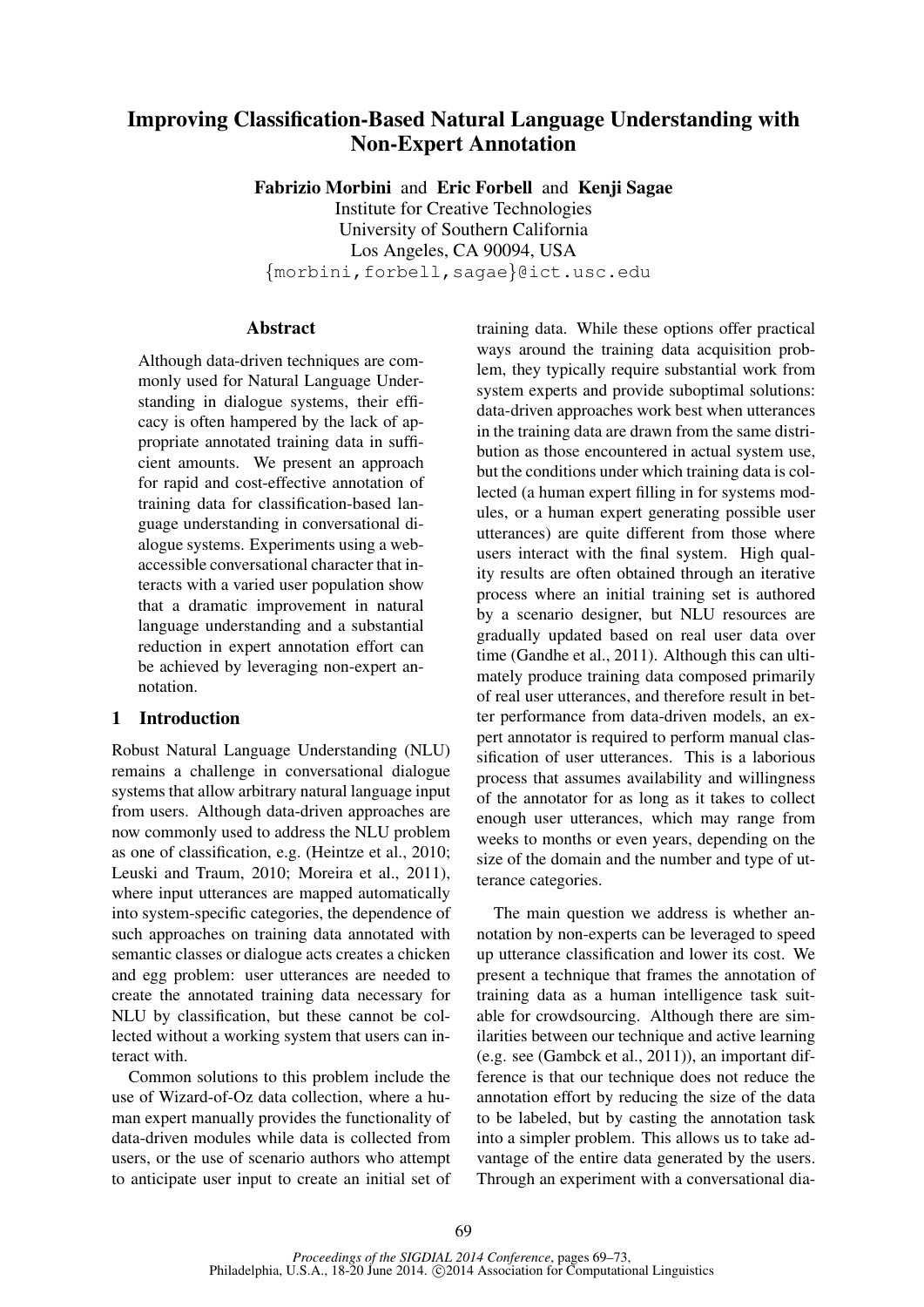logue system deployed on the web, we show that a dramatic improvement in the quality of NLU can be achieved with non-expert data annotation, reducing the time required of an expert annotator by 70%.

## 2 Improving understanding with data

Our approach for creating accurate utterance classifiers for NLU in conversational dialogue systems is based on a simple strategy, which we describe next in general terms. NLU is assumed to be performed through multiclass classification.

The first step is to create a small initial training dataset  $T_0$  either through Wizard-of-Oz data collection or by generation of utterances by a system developer or content author. This training set is used to train a NLU model  $M_0$ . Although this model is likely to be inadequate, it allows users to interact with an initial version of the system. As input utterances are collected from real users, these utterances are annotated with their desired NLU output labels. Periodically, at time  $i$ , we add to the initial training dataset  $T_0$  the annotated user utterances accumulated up to that point. We train a new NLU model  $M_i$  using this augmented training set,  $T_i$ .<sup>1</sup> We also keep aside a small fraction of utterances to test the performance of the NLU models, that is, at each time  $i$  we also have an evaluation set  $E_i$  and the union of  $E_i$  and  $T_i$  is the entire set of user utterances collected up to time i. As more utterances are added and annotated, an NLU model  $M_i$  is expected to surpass the initial model  $M_0$ . In general, we replace the running NLU model  $M_r$  whenever we have a better performing  $M_i$  model. This straightforward process can be used to obtain increasingly more accurate language understanding, at the cost of data annotation in the form of labelling utterances with categories that are defined according to the needs of the specific system and the specific domain. The categories may be based on dialogue acts, e.g. (Core and Allen, 1997; Bunt et al., 2010), user information needs, e.g. (Moreira et al., 2011), or stand in for entire semantic frames, e.g. (DeVault and Traum, 2013). The technical nature of the task of categorizing utterances in schemes such as these usually means that substantial time is required of an expert annotator.

#### 2.1 Annotation as a human intelligence task

Although the task of annotating NLU training data involves assigning categories with technical defi-

nitions to utterances, and therefore would appear to require knowledge of these technical definitions, in fact the task requires primarily the type of language understanding that is common to all native speakers of a given language. Our main hypothesis is that this annotation can be structured as a trivial task that requires no specific expertise, and that annotations performed this way can have a substantial impact on the quality of utterance classification. We define the NLU annotation task as follows.

Before annotation begins, each utterance category in the system is associated with one or more canonical utterance(s) that capture the meaning and communicative intent of that category. These canonical utterances allow for trivial generation of surface text from NLU categories by simple lookup.

Given a set of dialogues between the system and individual users, each dialogue is split into segments. Segments are typically composed of a user utterance and the preceding system utterance. In cases where users produce multiple utterances without intervening system utterances, segments may consist of a system utterance followed by consecutive user utterances, so that there is exactly one segment corresponding to each user utterance  $u$  in the dialogue and each segment starts with a system utterance and ends with  $u$ .

Annotators work on one dialogue at a time, and within a dialogue they are presented with one segment at a time, following the order in which the utterances appear in the dialogue. Assignment of a system category to the utterance targeted in a segment is a multiple choice task, involving  $n$ choices, one of which is *none of the above*. The remaining  $n-1$  choices are generated automatically by running the current NLU utterance classifier on the target utterance, and generating the canonical surface realizations of each of the  $n - 1$  highest scoring categories. The annotator is then asked to choose the option containing language that means the same as the targeted utterance in the segment. The choice of  $n$  depends on the quality of the current NLU model, and must be made to balance the length of the list of options with the expected number of times the appropriate choice is not in the list of options. The more *none of the above* annotations are performed, the less effective the annotation exercise will be in reducing the effort required by an annotation expert.

The utterances annotated as *none of the above* are given to an expert for annotation. The impact

<sup>&</sup>lt;sup>1</sup>For every time *i* and *j* with  $i < j$  it holds that  $T_i \subseteq T_j$ .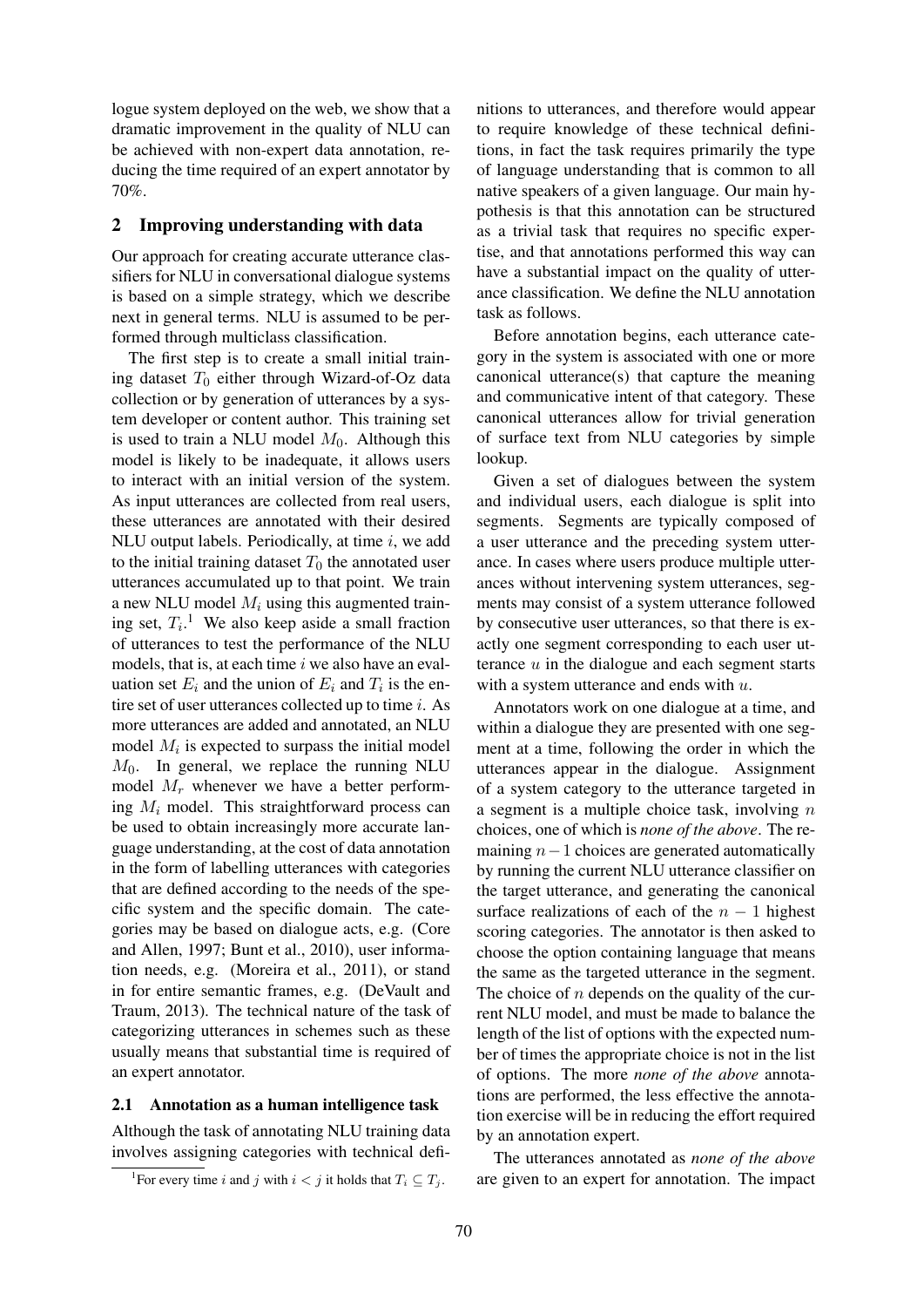System Hello and welcome.

User Are you married?

...

- System Yeah, forty-four years this September. I can't believe Linda's stuck with me this long.
- System Okay, let's get to it. Why are you here today?
- User I've been having trouble sleeping lately.

System This must be hard for you.

System Are you feeling stressed at all?

- User Yes, quite a bit
- System So, I've got some questions I need to ask you, to get to know you better.
- System Just double checking, you haven't been sleeping good. Is that right?

User That's right

System Have you been having any nightmares?

User Every once in a while, but mostly I can't stay asleep ...

Figure 1: Excerpt of a sample interaction with a Simcoach character over the web. User input is typed into a text box on a web page.

of this procedure on how quickly user utterances are annotated as training examples for the NLU and how much expert time is saved depends on the quality of the initial classification model and the choice of  $n$ . These are practical factors that are expected to vary greatly from one dialogue system to another. In the next section, we present one application of this procedure to an existing conversational dialogue system deployed on the web, and show examples of dialogue segments and annotation options.

# 3 Experiment

To test our hypothesis that language understanding can be improved with much reduced expert effort, we applied the framework described above to a system that implements a conversational character that talks with users about issues relating to mental and behavioral disorders and presents health care options. The system is publicly accessible at http://www.simcoach.org, and receives traffic on the order of one hundred users per week. Of these, about one quarter engage the system in a meaningful dialogue with multiple turns, with the dialogues containing on average 16 user utterances. Because our process depends crucially on user traffic to generate data for annotation, a webaccessible system is ideally suited for it. An excerpt from a typical interaction with the system is shown in Figure 1. The system and the NLU classifier based on Maximum Entropy models (Berger et al., 1996) are described respectively in (Rizzo et al., 2011) and (Sagae et al., 2009).

#### 3.1 Data collection

Starting with an initial system deployed with an NLU model trained with data generated by an author attempting to anticipate user behavior, we applied the approach described in section 2 to improve NLU accuracy over a period of approximately five months. The initial accuracy of the NLU classifier was 62%, measured as the number of utterances classified correctly divided by the total number of user utterances. This accuracy figure was obtained only after the five months of data annotation, using the heldout set of manually annotated dialogues.

Although the data annotation procedure as described in section 2 could in principle be performed continuously as user data come in, we instead performed all of our annotation in three rounds, the first consisting of approximately 2,000 user utterances, the second one month later, consisting of an additional 1,000 utterances. The last round, collected about two months later, contained about 2,000 utterances. We used five annotators<sup>2</sup> working in parallel, and the average speed of each annotator exceeded 500 utterances per hour.

The total number of NLU utterance classes in the system is 378, although only 120 classes were used by annotators in all rounds of annotation to cover all of the utterances collected<sup>3</sup>. In our annotation exercise we set the number of multiple choice items at  $n = 6$ , including 5 choices generated from categories chosen by the NLU classifier, and one *none of the above* choice. Figure 2 shows a sample dialogue segment with the corresponding multiple choice items. During annotation, clicking on a multiple choice item advances the annotation by presenting the next segment containing a user utterance to be annotated.

## 3.2 Results

Of the utterances in the three rounds of data collection, respectively 29%, 34% and 17% were marked by annotators as *none of the above*. These were given to a developer of the NLU system who assigned a category to each of them. In this expert annotation step the choice is not restricted to a small set of options, and may be any of the categories in the system. Given this rate of use of

 $2$ The non-expert annotators belonged to the same team that developed the system but did not participate in the development of the NLU module and the NLU classes used in the particular dialogue system used.

This difference is a further evidence of the difficulty of correctly anticipating how the end users will interact with the dialogue system.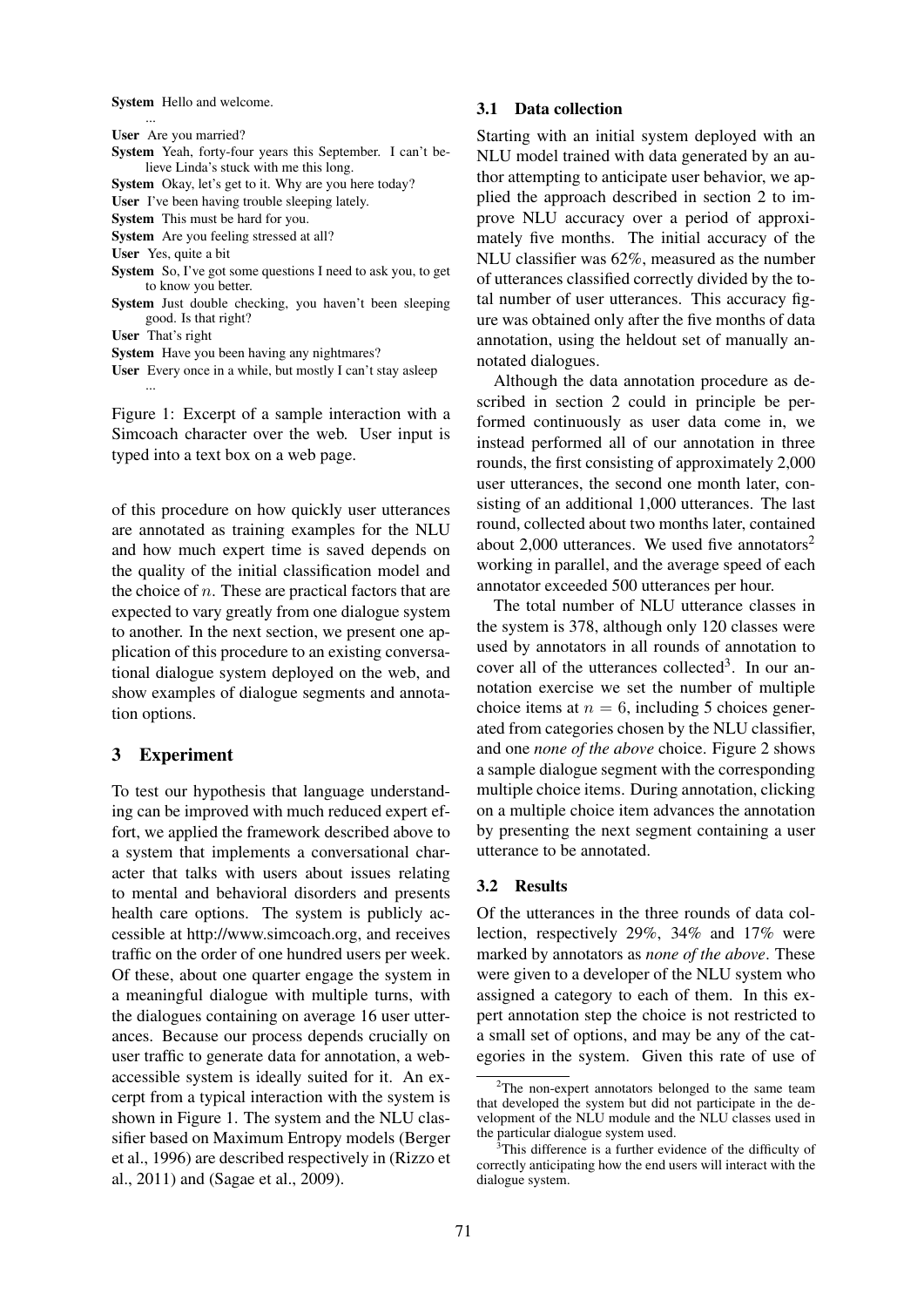| <b>System</b> Okay, let's get to it. Why are you here today?                                                                                                                                 |  |
|----------------------------------------------------------------------------------------------------------------------------------------------------------------------------------------------|--|
| <b>User</b> I've been having trouble sleeping lately.                                                                                                                                        |  |
| Which of the following options correspond most<br>closely to the last user utterance? If none of them have<br>the same general meaning as the user utterance, select<br>"none of the above." |  |
| (a) I have been in a bad mood lately                                                                                                                                                         |  |
| (b) I have nightmares often                                                                                                                                                                  |  |
| (c) I haven't been sleeping well                                                                                                                                                             |  |
| (d) My family is worried about me                                                                                                                                                            |  |
| (e) I eat too much                                                                                                                                                                           |  |
|                                                                                                                                                                                              |  |

(f) None of the above

Figure 2: Example of a dialogue segment with corresponding multiple choice items. The annotation task consists of choosing the item that has approximately the same meaning and communicative intent as the targeted utterance (the user utterance).

the *none of the above* category, the need for expert annotation is not eliminated, but the amount of expert effort necessary is reduced by over 70%.

The NLU classification accuracy figures obtained after each round of annotation are shown in Table 1. In the table, *Our Approach* represents the results obtained by the technique described here. A large improvement is observed after the first round of annotation, with a more modest improvement observed after the other two rounds. The initial jump in accuracy after round 1 is explained by the fact that the initial model based on a system author's expectation of what users may say to the system (approximately 3,000 utterances) is improved using utterances that users did in fact produce in real interactions with the system. Clearly, a more well-matched distribution of utterances in the training data produces higher accuracy.

To assess the value of our approach, we compare it with two other reasonable experimental conditions: a baseline where only expert annotation is used (*Expert Only*), and a condition where no expert annotation is used (*No Expert*). The *Expert Only* condition is meant to represent what can be achieved with the same workload for the expert used in *Our Approach*. This is achieved by random selection of user utterances to create a set with the same number of utterances set aside for expert annotation in *Our Approach*. The expert then annotates each of these utterances to create training data. For the *No Expert* condition, we used only utterances annotated by non-experts, leaving out completely utterances labeled as *none of the*

|                    | NLU accuracy after           |       |                |       |
|--------------------|------------------------------|-------|----------------|-------|
|                    | each annotation round $[\%]$ |       |                |       |
|                    | <b>Base</b>                  | 1st   | 2nd            | 3rd   |
|                    |                              | round | round          | round |
| Our Approach       | 62                           | 70    | 73             | 78    |
| <i>Expert Only</i> | 62                           | 64    | 68             | 70    |
| No Expert          | 62                           | 64    | n <sub>2</sub> | 71    |

Table 1: NLU accuracy obtained using the initial training dataset  $T_0$ , after one round of annotation with  $T_1$  (2,013 utterances), after two rounds of annotation with  $T_2$  (additional 948 utterances), and after three rounds with  $T_3$  (additional 1806 utterances). Accuracy is estimated on the same heldout set of dialogues  $E_3$  for all conditions, accounting for roughly 10% of the annotated data.

*above*. Both *Expert Only* and *No Expert* conditions achieve significantly lower performance than the approach described here. This indicates that expert annotation is important, but also that cheap and fast non-expert annotation can provide substantial improvements to NLU.

# 4 Conclusion

We described a framework for annotation of training data by non-experts that can provide dramatic improvements to natural language understanding in dialogue systems that perform NLU through utterance classification. Our approach transforms the annotation NLU training data into a task that can be performed by anyone with language proficiency. Annotation is structured as a simple multiple choice task, easily delivered over the web.

Using our approach with a conversational character on the web, we improved NLU accuracy from 62% to 78% using only less than 30% of the effort it would be required of an expert to annotate data without non-expert annotation.

## Acknowledgments

We thank Kelly Christoffersen, Nicolai Kalisch and Tomer Mor-Barak for data annotation and updates to the SimCoach system, David Traum for insightful discussions, and the anonymous reviewers. The effort described here has been sponsored by the U.S. Army. Any opinions, content or information presented does not necessarily reflect the position or the policy of the United States Government, and no official endorsement should be inferred.